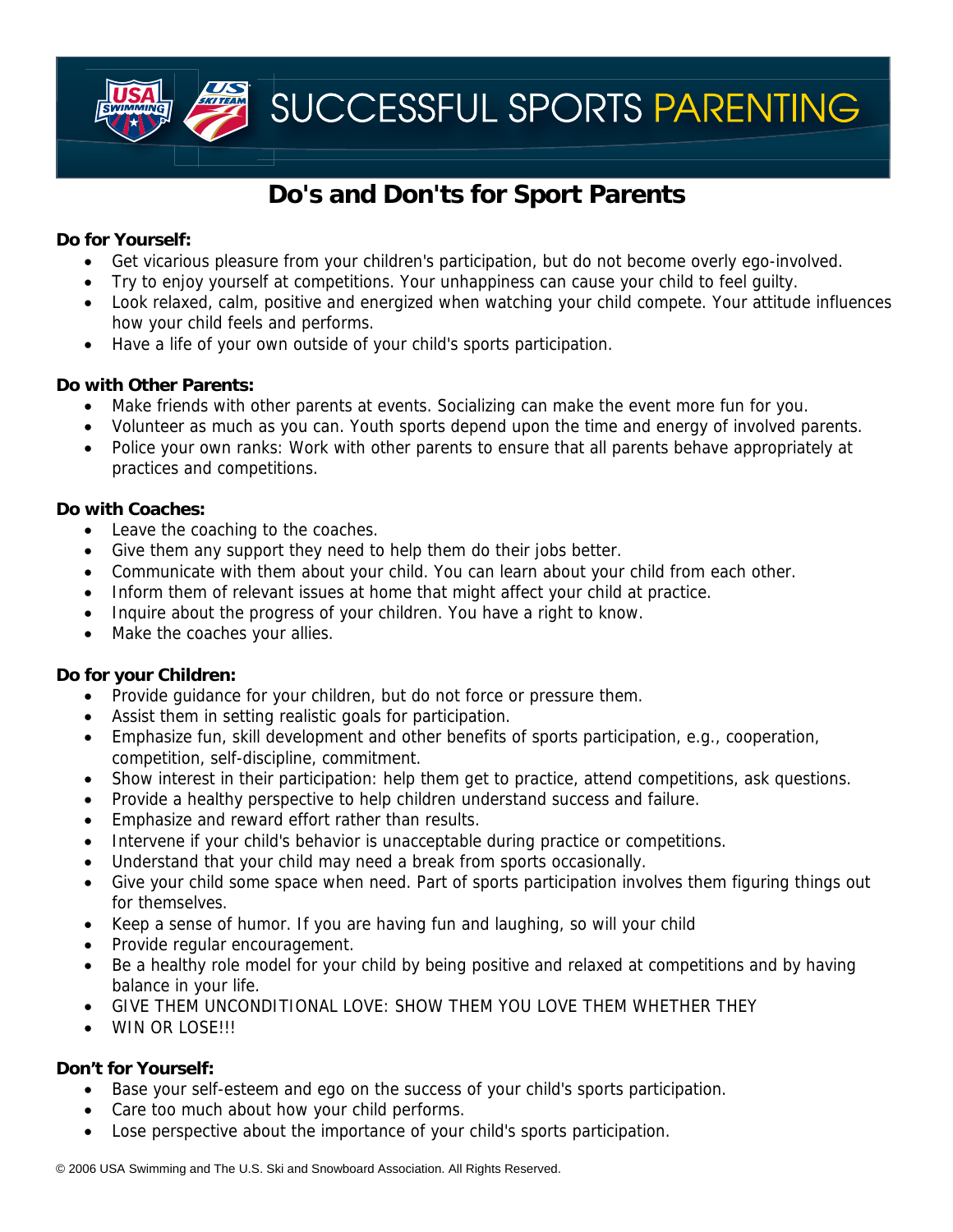SUCCESSFUL SPORTS PARENTING

#### **Don't with Other Parents:**

- Make enemies of other parents.
- Talk about others in the sports community. Talk to them. It is more constructive.

# **Don't with Coaches:**

- Interfere with their coaching during practice or competitions.
- Work at cross purposes with them. Make sure you agree philosophically and practically on why your child is playing sports and what he or she may get out of sports.

#### **Don't with Your Children**

- Expect your children to get anything more from their sports than a good time, physical fitness, mastery and love of a lifetime sport and transferable life skills.
- Ignore your child's bad behavior in practice or competitions.
- Ask the child to talk with you immediately after a competition.
- Show negative emotions while watching them perform.
- Make your child feel guilty for the time, energy and money you are spending and the sacrifices you are making.
- Think of your child's sports participation as an investment for which you expect a return.
- Live out your own dreams through your child's sports participation.
- Compare your child's progress with that of other children.
- Badger, harass, use sarcasm, threaten or use fear to motivate your child. It only demeans them and causes them to dislike you.
- Expect anything from your child except their best effort.
- EVER DO ANYTHING THAT WILL CAUSE THEM TO THINK LESS OF THEMSELVES OR OF YOU!

## **You can help your child become a strong competitor by...**

- Emphasizing and rewarding effort rather than outcome.
- Understanding that your child may need a break from sports occasionally.
- Encouraging and guiding your child, not forcing or pressuring them to compete.
- Emphasizing the importance of learning and transferring life skills such as hard work,
- Self-discipline, teamwork, and commitment.
- Emphasizing the importance of having fun, learning new skills, and developing skills.
- Showing interest in their participation in sports, asking questions.
- Giving your child some space when needed. Allow children to figure things out for themselves.
- Keeping a sense of humor. If you are having fun, so will your child.
- Giving unconditional love and support to your child, regardless of the outcome of the day's competition.
- Enjoying yourself at competitions. Make friends with other parents, socialize, and have fun.
- Looking relaxed, calm, and positive when watching your child compete.
- Realizing that your attitude and behaviors influences your child's performance.
- Having a balanced life of your own outside sports.

#### **Don't . .**

- Think of your child's sport participation as an investment for which you want a return.
- Live out your dreams through your child.
- Do anything that will cause your child to be embarrassed.
- Feel that you need to motivate your child. This is the child's and coach's responsibility.